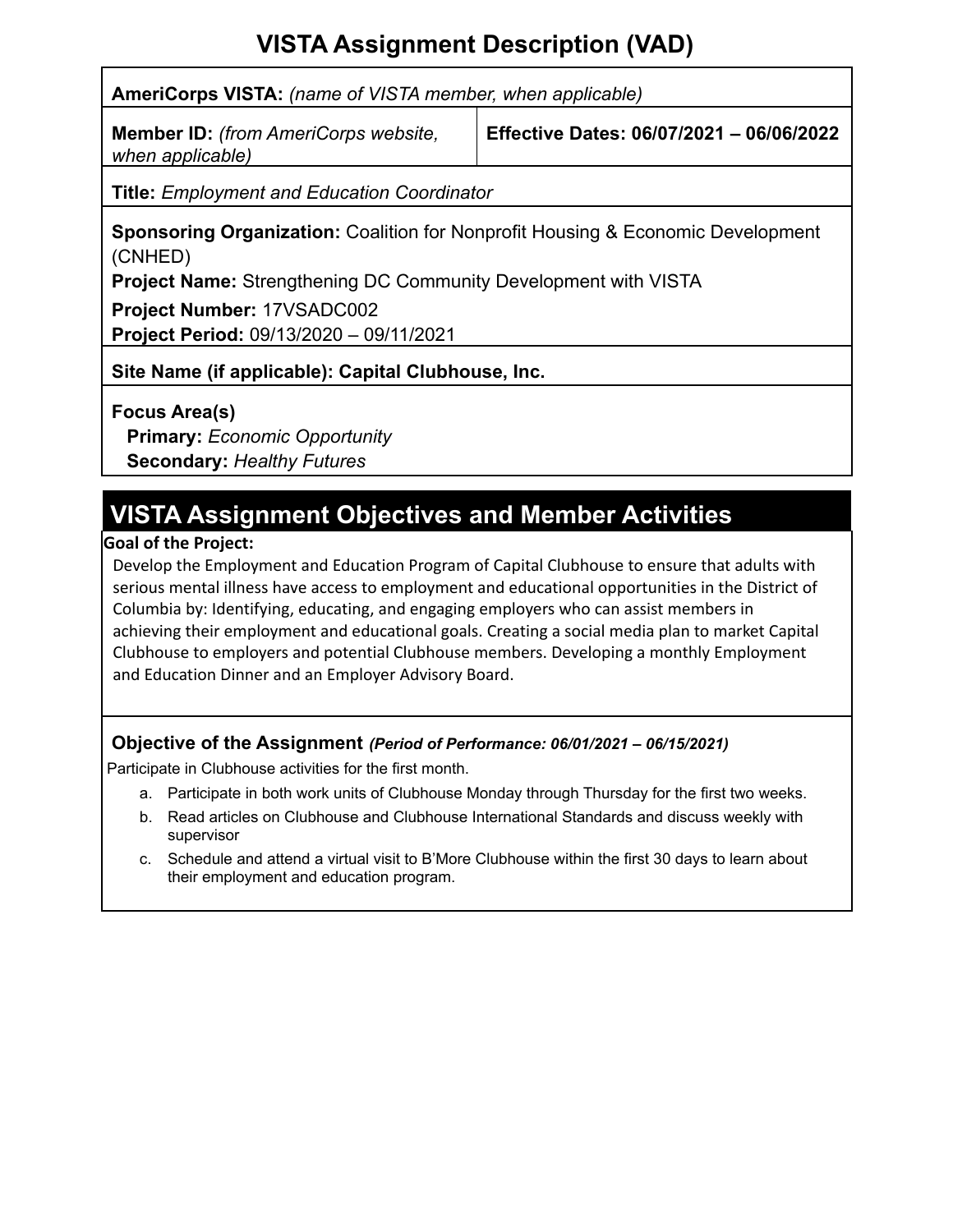## **Objective of the Assignment** *(Period of Performance: 06/15/2021 – 05/31/2022)*

#### **Develop digital communications strategy and marketing development for Clubhouse**

#### **services. Continue to implement engagement strategy for business and civic partnerships.**

- 1. Develop a marketing plan through social media and website content that appeals to and informs the business community regarding the employment of adults with mental illness. Update these outreach and marketing locations bi-weekly and social media twice a week.
- 2. Develop a team of members to write articles for the Clubhouse newsletter, focusing on job readiness and Employment and Education updates.

## **Objective of the Assignment** *(Period of Performance: 07/01/2021 – 05/31/2022)*

#### **Continue and refine outreach and engagement strategy for business and civic organization partnerships, to begin employment program.**

- 1. Research and identify business and civic organizations in the District of Columbia, e.g,the Chamber of Commerce, DC Business Improvement Districts, DC Restaurant Association, Rotary Club, etc.to schedule presentations about the Clubhouse model and employing adults with mental illness.
- 2. Implement relationship building with community partners and conduct outreach to a minimum of 10 potential employers and the wider community with the assistance of members.
- 3. Continue engagement with local colleges and universities for long term sustainability of those relationships.
- 4. Expand database of businesses that have been contacted and work with members to keep it updated. The VISTA will learn to utilize a contact management software (i.e. Little Green Light) for inclusion of Employer Database.
- 5. Start a quarterly newsletter for business partners creating a database of 10 new contacts per month to receive the newsletter.
	- a. Work with members to draft articles for the quarterly newsletter. Develop process for future creation of the newsletter by members and staff.
- 6. Create implementation guide for future members and staff to implement future outreach.

### **Objective of the Assignment** *(Period of Performance: 08/01/2021 – 05/31/2022)*

#### **Design and implement a monthly Employment and Education Dinner workshop series.**

- 1. Facilitate a monthly Employment and Education Dinner for members and invite Employer Advisory Board speakers and others to co-host or speak.
	- a. Keeping in mind COVID restrictions and the possibility for online events.
- 2. Develop a speakers' network to talk to our members about employment issues. Identify speakers from businesses, civic organizations, and schools to speak at monthly Clubhouse employment and education dinners. 4 per month. Create a speaker database with names and contact information and work with members to keep database updated
- 3. Engage a speaker from a business or school to talk about employment or education issue for each monthly dinner. 1-2 per month.
- 4. Identify members who are working or going back to school to highlight their educational or employment goals and accomplishments at monthly dinner.
- 5. Work with Clubhouse culinary unit to develop menu for monthly employment and education dinners or to coordinate with donating organizations. 1 day per month.
- **6.** Facilitate development of a job resource bank.